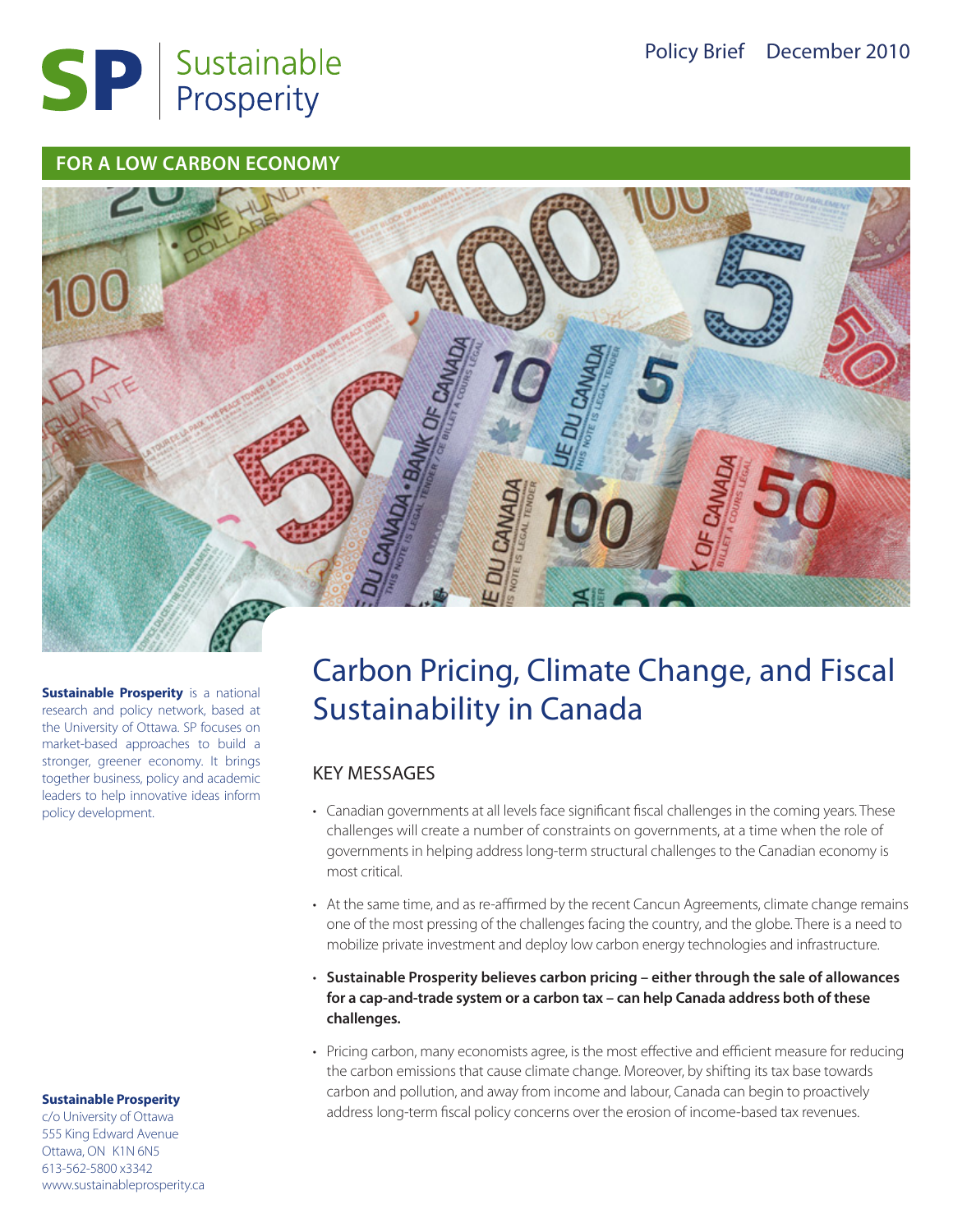There remain perennial concerns over the rate and scale of innovation in the Canadian economy, as well as the rate of growth in productivity. Because of how central these factors are to our competitiveness, addressing them will go a long way to ensuring our

- • Carbon pricing has the additional benefit of incenting innovation and productivity, two things for which the Canadian economy has a poor record. Since a carbon price will have to increase over time to help Canada meet its climate change objectives, the innovation and efficiency incentive will also increase. Moreover, a carbon price would obviate the need for
	- • A carbon price will also generate revenues sufficient to not only allow for cutting other taxes, but also give governments the fiscal room to consider a range of other policy options. Those could include addressing concern over a long-term structural fiscal deficit (driven by demographic factors); investing in emission-reducing infrastructure like a "smart grid" or public transit systems, or assisting communities, populations, or economic sectors most vulnerable to energy price increases.

### The Issue

technology-specific subsidies.

Canada has taken justified pride in its economic performance and fiscal management over the last 15 years. But Canada has not escaped unscathed from the financial and economic crisis that has gripped the global community in the past two years. Canada's federal and provincial fiscal position has worsened in recent years due to the necessary fiscal stimulus response to the crisis. In addition to these "cyclical" challenges, Canada faces structural fiscal challenges, including rising health care costs and a declining tax base arising from the aging population. $<sup>1</sup>$ </sup>

In addition, as documented by private analysts like the Conference Board of Canada, economists from Canada's leading banks, and the Bank of Canada, there remain perennial concerns over the rate and scale of innovation in the Canadian economy, as well as the rate of growth in productivity. Because of how central these factors are to our competitiveness, addressing them will go a long way to ensuring our future prosperity.

This Sustainable Prosperity Policy Brief is designed to provide the basis for discussion of the potential role that a national carbon pricing policy can play in addressing some of these issues. The very strong case for the role of carbon pricing in addressing carbon emissions has been studied by many other leading researchers and organizations (including related SP work), and so is not the focus of this Policy Brief.<sup>2</sup> Instead, it will focus on the current and expected status of Canada's fiscal policy, and examine how revenues raised through a carbon pricing policy might provide much needed fiscal options for both national and provincial governments.

future prosperity.

<sup>1</sup> Ragan, Christopher, *Two policy challenges driven by population aging,* Policy Options, October 2010, 72.

<sup>2</sup> For a comprehensive discussion on the benefits of using economic instruments to address environmental problems, see: Hepburn, Cameron, *Regulation by Prices, Quantities, or Both: A Review of Instrument Choice,* Oxford Review of Economic Policy, Vol. 22, No. 2, 2006. Available online at: http://www.economics.ox.ac.uk/members/cameron.hepburn/hepburn%20(2006,%20oxrep)%20regulation%20by%20p%20or%20q.pdf and Goulder, Lawrence H. and Parry, Ian W.H., *Instrument Choice in Environmental Policy,* Resources for the Future, April 2008. Available online at: http://www.rff.org/documents/RFF-DP-08-07.pdf.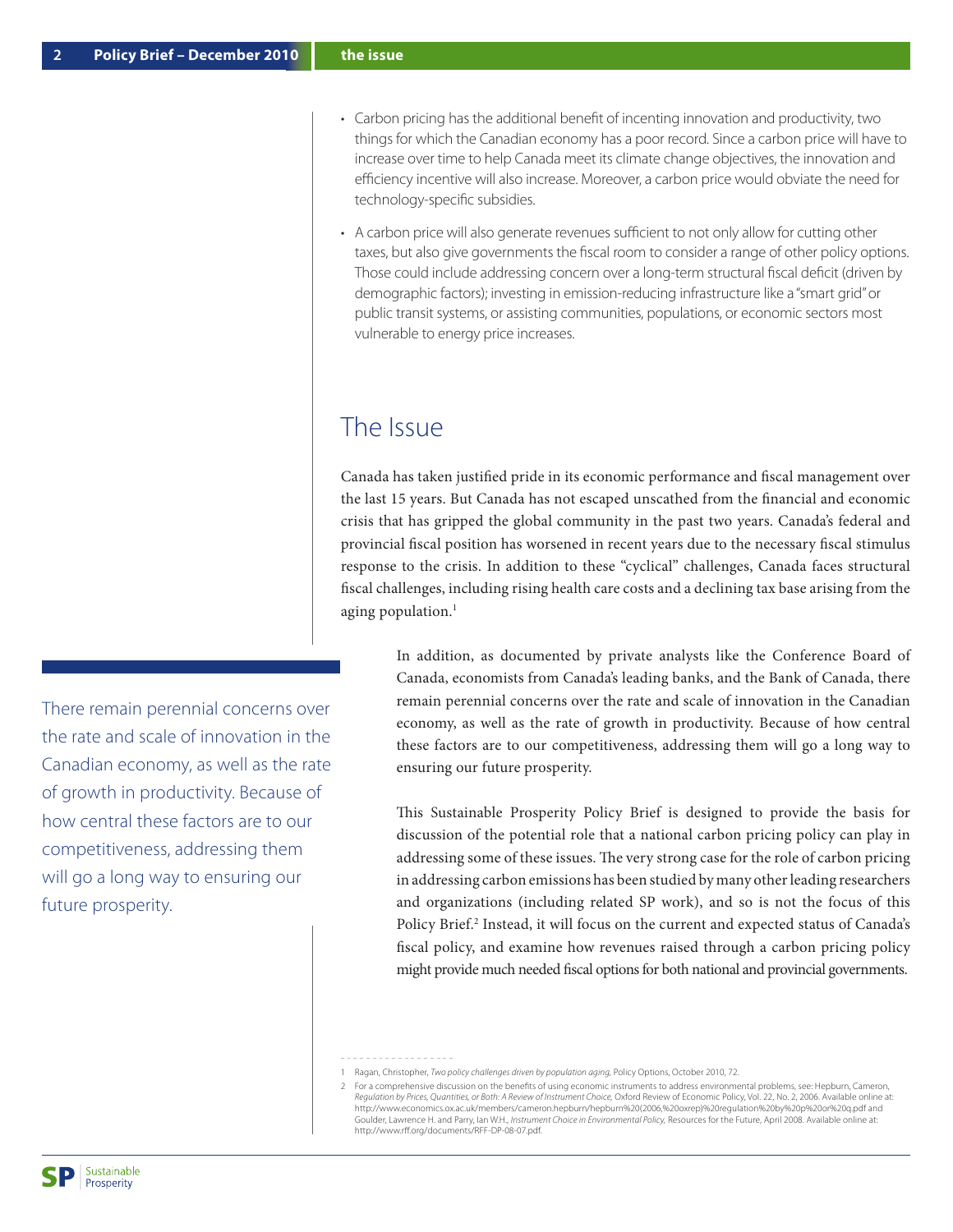## The Context

#### International Developments

Despite concerns over the strength and depth of economic recovery, the emphasis in most countries is shifting from managing private debt to managing public debt. Governments around the world responded to the economic crisis by rapidly escalating public spending in order to support aggregate economic demand. Public officials in most developed economies have recently shifted their attention from increasing spending to fiscal restraint. Especially in the wake of the sovereign debt crisis in Greece, most OECD countries are now quickly reorienting fiscal policies to emphasize debt reduction and fiscal responsibility.

Britain in particular has undertaken deep cuts in public spending to address its budget deficit. At the same time it is pursuing new revenue sources. Funds raised from its Carbon Reduction Commitment (CRC) scheme, originally intended as a revenue neutral system, will now be retained by the UK Treasury to support public finances. The CRC is estimated to generate about 1 billion GBP in annual revenue by 2014-2015.3

In the United States, President Obama's National Commission on Fiscal Responsibility and Reform received submissions that advocated using revenues from carbon pricing to reduce the deficit. The Brookings Institution estimates that a carbon tax in the energy sector will create between \$140 billion and \$250 billion in revenue for the U.S. Treasury per year to 2040.<sup>4</sup>

It is also worth noting that the general use of existing environmentally related taxes is much higher in other OECD countries than in North America. For example, as shown in figure 1, more than 14% of Turkey's total tax revenues come from environmental taxes, whereas the figure is less than 4% in Canada and the United States.

It is also worth noting that the general use of existing environmentally related taxes is much higher in other OECD countries than in North America

3 HM Treasury, *Spending Review 2010,* October 2010, 62. Available online at: http://cdn.hm-treasury.gov.uk/sr2010\_completereport.pdf.

4 The Brookings Institution, *How Climate Policy Could Address Fiscal Shortfalls,* August 20, 2010. Available online at: http://www.brookings.edu/ reports/2010/0820\_climate\_policy\_gayer\_morris.aspx.

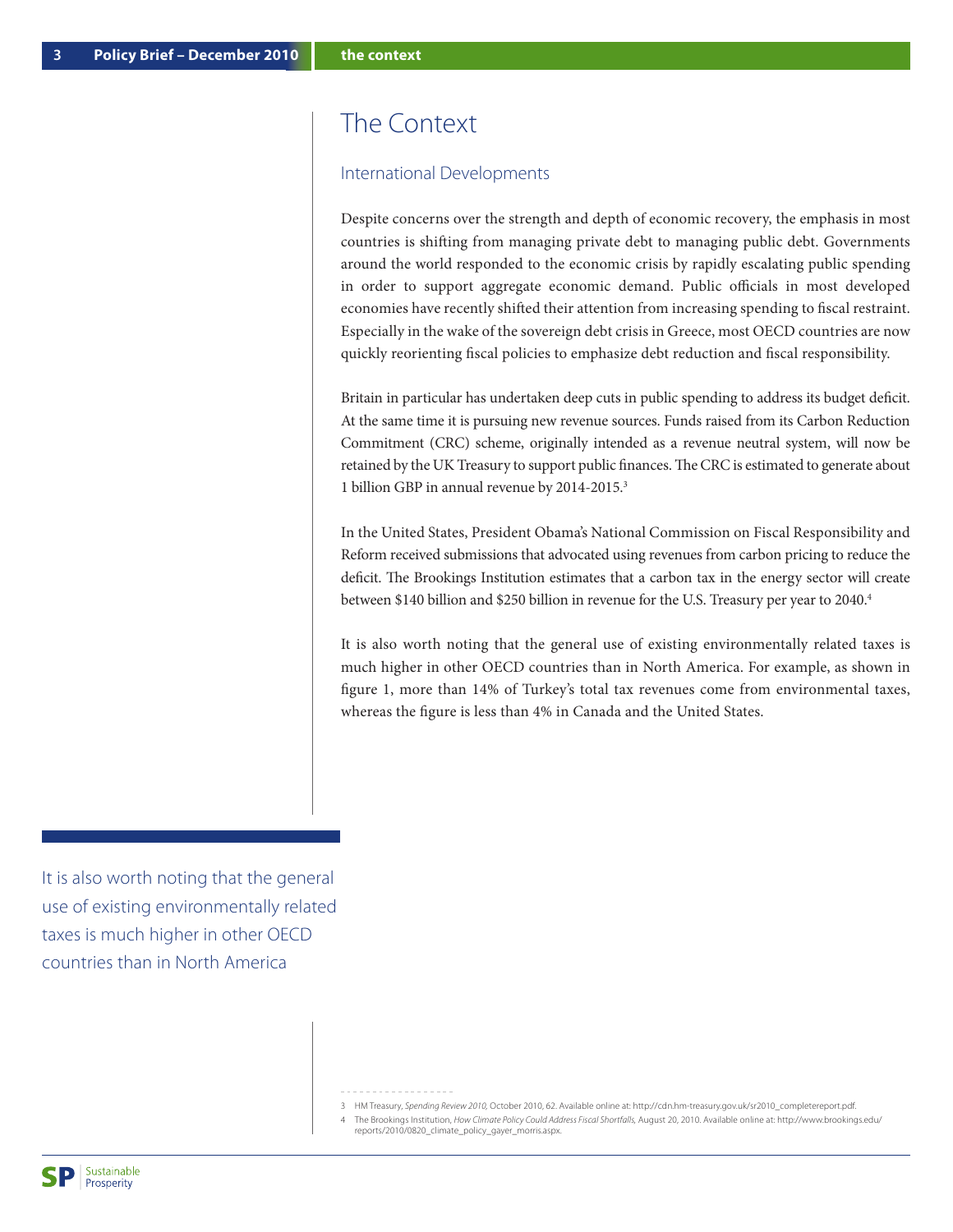Figure 1: Revenues from environmentally related taxes as per cent of total tax revenue (2007)



Source: OECD

\*Estonia, Slovenia and Israel are accession countries to the OECD, and are not included in the averages.

#### The Canadian Context

According to the OECD, Canada's net government debt, at 28.6% of its 2009 GDP, stands well below the Euro area average of 51.7% and the current U.S. figure of 56.4%. Canada's federal debt to GDP ratio is expected to peak at approximately 40% in 2011.<sup>5</sup> According to fiscal projections from the U.S. Congressional Budget Office (CBO), federal debt in the United States could exceed 75% of GDP by 2014 and 90% of GDP by 2020.<sup>6</sup> In this regard, Canada is benefiting from the foresight shown by the federal government in the 1990s, which enacted strict spending controls to eliminate the deficit and then took steps to reduce the public debt burden.



Source: TD Economics, August 2010 Government Budget Balances and Net Debt. (Does not reflect October 2010 Fiscal Update). \*Government estimates and forecasts

5 TD Economics, *Government Budget Balances and Net Debt,* 2010. Available online at: http://www.td.com/economics/budgets/govt\_budget\_2010.pdf.

6 TD Economics, *Canada's Fiscal Exist Strategy,* August 3, 2010. Available online at: http://www.td.com/economics/special/pg0810\_fiscal\_exit.pdf.

Figure 2: Federal and Provincial Budget Deficit/ Surplus (billions) (2010)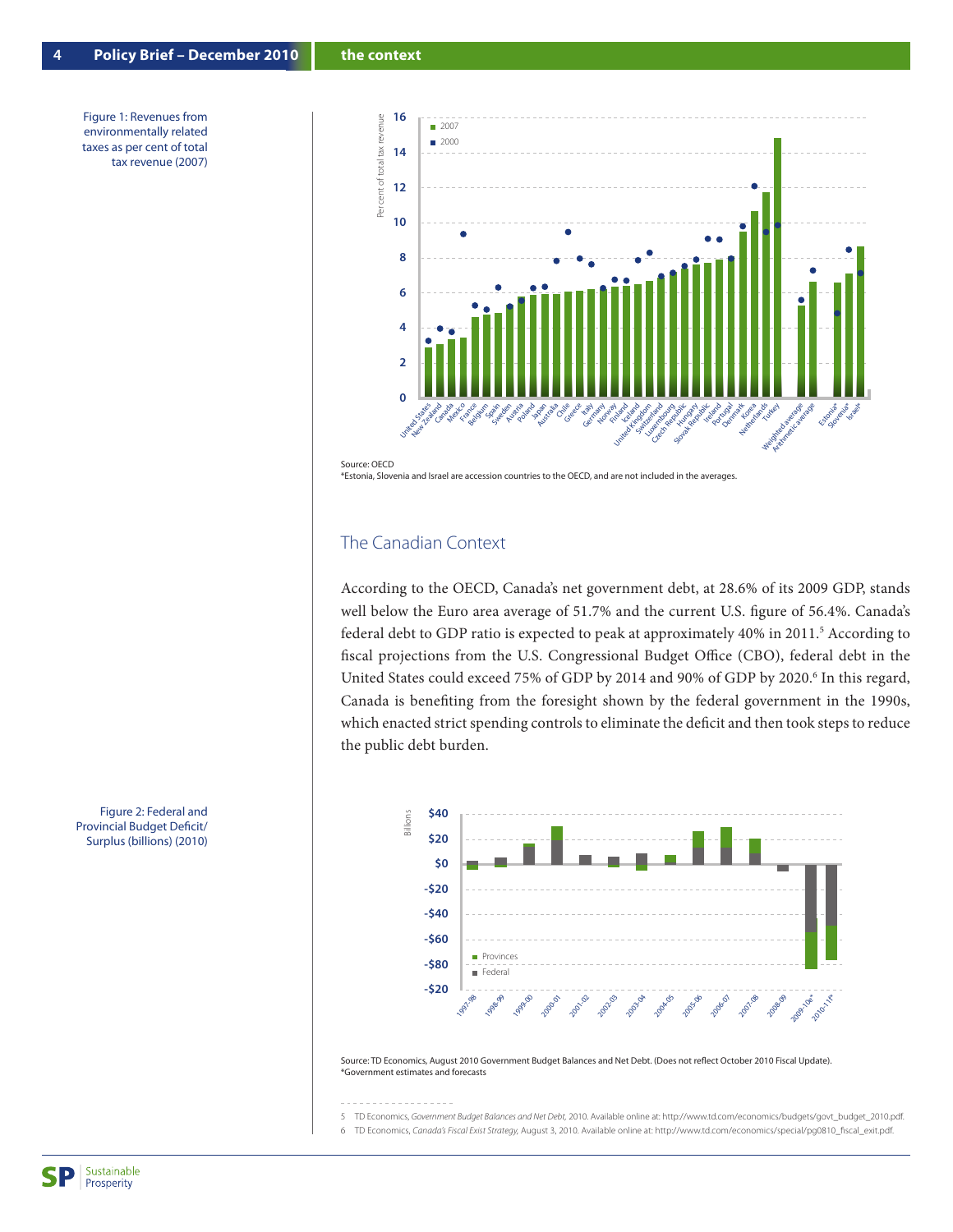Policymakers are now coming to grips with Canada's current fiscal outlook. With the bulk of stimulus spending now behind them, governments are beginning to take steps to address the new fiscal reality. The federal government and most provincial governments have published plans to address budget deficits within the medium term in their latest budgets. The 2010 federal budget contains a plan to almost eliminate the budget deficit within five years (by FY 2014-15). Most provinces have announced deficit reduction goals within a similar time frame.<sup>7</sup> Regardless of how these plans are implemented, analysts agree that Canada is entering a new period of fiscal restraint as governments across the country work to eliminate deficits.

At the federal level, it remains unclear whether announced deficit reduction plans will be adequate to return the federal budget to balance within the targeted 5 year timeline. According to research from Canada's Parliamentary Budget Officer (PBO), the current federal fiscal structure is not sustainable, and will lead to substantial and sustained increases in government debt relative to GDP over the long-term. The PBO has estimated that increased taxes or reduced program spending, or some combination of the two in the order of 1-1.9% of GDP, will be required to put the federal government back on track to fiscal sustainability.<sup>8</sup> In analysis of the latest federal budget, in contrast to government forecasts, the PBO estimates that there will still be a federal deficit in the range of \$15 billion in FY 2014-159 , whereas the Department of Finance projects a much smaller deficit of \$1.7 billion for the same year, as shown in table 1.10 While the PBO acknowledges that the government could balance budgets within the targeted timeframe, it notes that this would require either "the economy operating significantly above its potential; actions to increase revenues or reduce spending relative to their projected paths; or, some combination thereof."11

- 
- 7 Ontario's economy and fiscal position has fared worse than other those of other provinces, and as a result the Ontario government does not see itself returning to balanced budgets until FY 2017-18 at the earliest. See TD Economics, *Canada's Fiscal Exit Strategy,* August 3, 2010. Available online at: http://www.td.com/economics/special/pg0810\_fiscal\_exit.pdf.
- 8 Parliamentary Budget Officer, *Fiscal Sustainability Report 2010,* February 18, 2010, iii. Available online at: http://www2.parl.gc.ca/sites/pbo-dpb/ documents/FSR\_2010.pdf.
- 9 Parliamentary Budget Officer, *Economic and Fiscal Assessment,* November 3, 2010, iii. Available online at: http://www2.parl.gc.ca/Sites/PBO-DPB/ documents/EFA\_2010.pdf.
- 10 Department of Finance, *Update of Economic and Fiscal Projections,* October 2010, 9. Available online at: http://www.fin.gc.ca/ec2010/pdf/ efp-pef-eng.pdf.
- 11 Parliamentary Budget Officer, *Assessment of the Budget 2010: Economic and Fiscal Outlook,* March 11, 2010, iii. Available online at: http://www2.parl. gc.ca/sites/pbo-dpb/documents/Budget\_2010\_Outlook.pdf.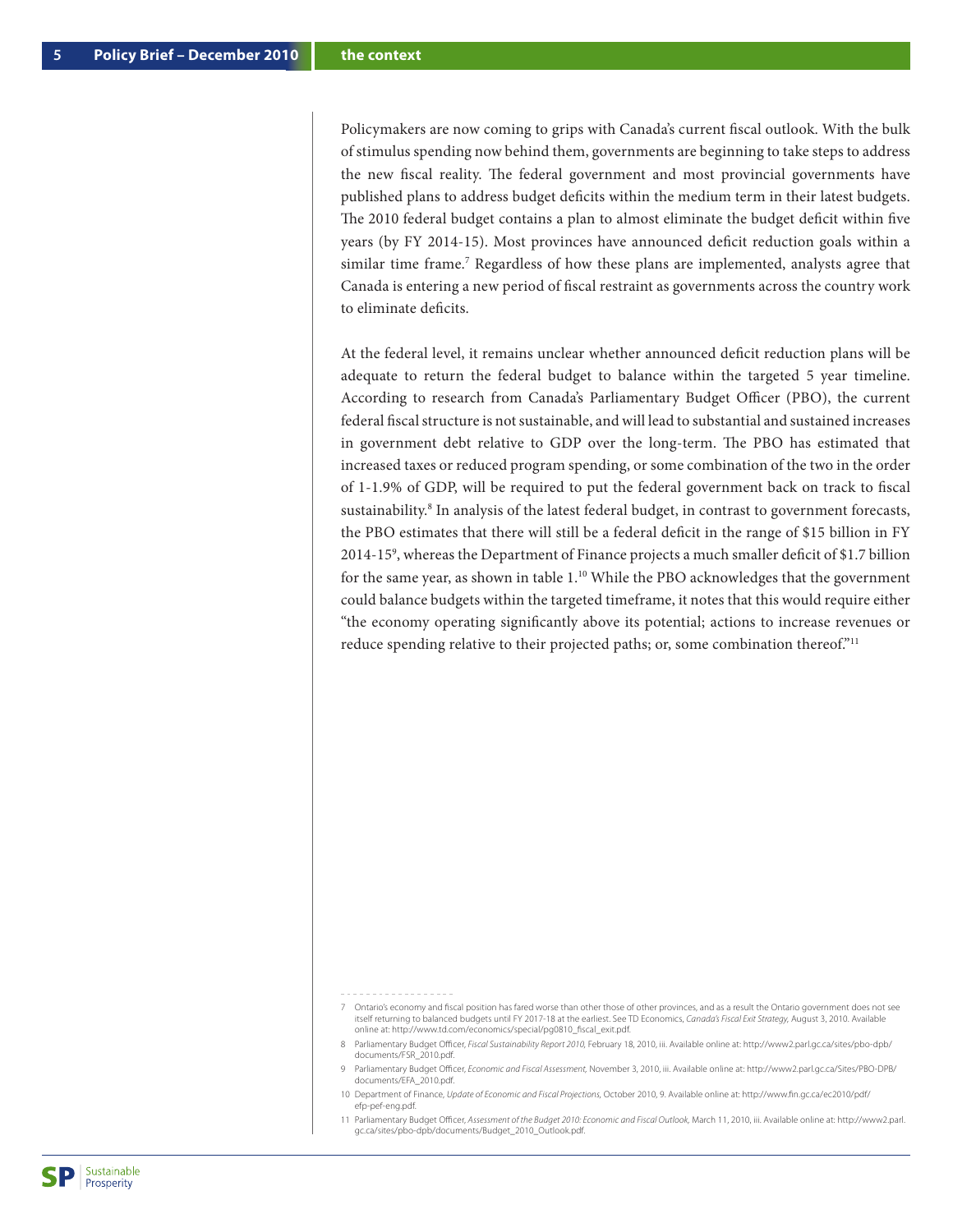Regardless of differences between the PBO and Department of Finance (shown in Table 1), the key fact is that there will continue to be deficits over the next 5-6 years, and that these will only be eliminated if there is a return to the kind of economic growth that preceded the crisis, a plan for spending cuts that is acted upon, and increased revenues. All of these are, at this point, just assumptions. Even in optimal circumstances, reducing deficits requires a highlevel of political commitment and fiscal restraint. Analysts estimate that, with interest rates and debt-service costs on the rise, Canadian governments will need to hold annual program spending growth to 1-2% or less in order to consistently reduce deficits. This compares to a recent, country-wide average annual spending growth increase in the 6-7% range. Containing program spending to low levels will be especially challenging for the federal government, given that approximately half of overall federal spending is dedicated to transfer payments to provinces, which the federal government has pledged not to reduce. These are expected to grow by 5-6% per year over the next five years.12 Given the overall fiscal situation, both at the federal and provincial levels, the planned re-negotiation of the Canada Health and Social Transfer (CHST) and other fiscal arrangements in 2014 looms large.

#### Table 1: Federal Budget Surplus/Deficit Projections (2010) Parliamentary Budget Officer (PBO) and Finance Canada (October 2010 Update)

|                                      | 2009-10 2010-11 2011-12 2012-13 2013-14 2014-15 2015-16 |         |         |        |                        |         |         |
|--------------------------------------|---------------------------------------------------------|---------|---------|--------|------------------------|---------|---------|
| <b>PBO</b>                           | $-53$                                                   | -40     | $-29.6$ |        | $-24.5$ $-19.2$        | $-14.6$ | $-11$   |
| Finance Canada (October 2010 update) | -55.6                                                   | $-45.4$ | $-29.8$ |        | $-21.2$ $-11.5$ $-1.7$ |         | 2.5     |
| <b>Difference</b>                    | 2.6                                                     | 5.4     | 0.2     | $-3.3$ | $-7.7$                 | $-12.9$ | $-13.5$ |

Source: PBO *Economic and Fiscal Assessment 2010,* 2010 and Department of Finance, *Update of Fiscal and Economic Projections,* October 2010.

Unsurprisingly, the deficit reduction plans announced in recent budgets prioritize spending restraint over increasing revenues. Measures that have been explored or adopted at either the federal or provincial level include flat-lining operational budgets and non-core program spending, and curtailing the civil service.

Federal and provincial governments have taken only isolated steps to increase revenues in their latest budgets. These include a built-in, progressive increase in EI premiums federally, increases in value-added taxes in Nova Scotia and Quebec, an increase in alcohol and tobacco taxes in Saskatchewan and Manitoba, and gas taxes in Quebec, and personal income tax increases for high earners in Nova Scotia.

The points made above pertain to Canada's short-term (or "cyclical") budget deficit. In addition to this short-term challenge, there are growing concerns over the potential for a longer-term "structural" deficit. These concerns are largely based on demographic trends, insofar as Canada's aging population will place increasing demands on public resources as health care and old age income expenses rise, while labour-force participation declines, shrinking the tax base.<sup>13</sup>

12 TD Economics, *The Coming Era of Fiscal Restraint,* October 20, 2009, 4. Available online at: http://www.td.com/economics/special/db1009\_fiscal.pdf. 13 Ragan, Christopher, *Two policy challenges driven by population aging,* Policy Options, October 2010, 74.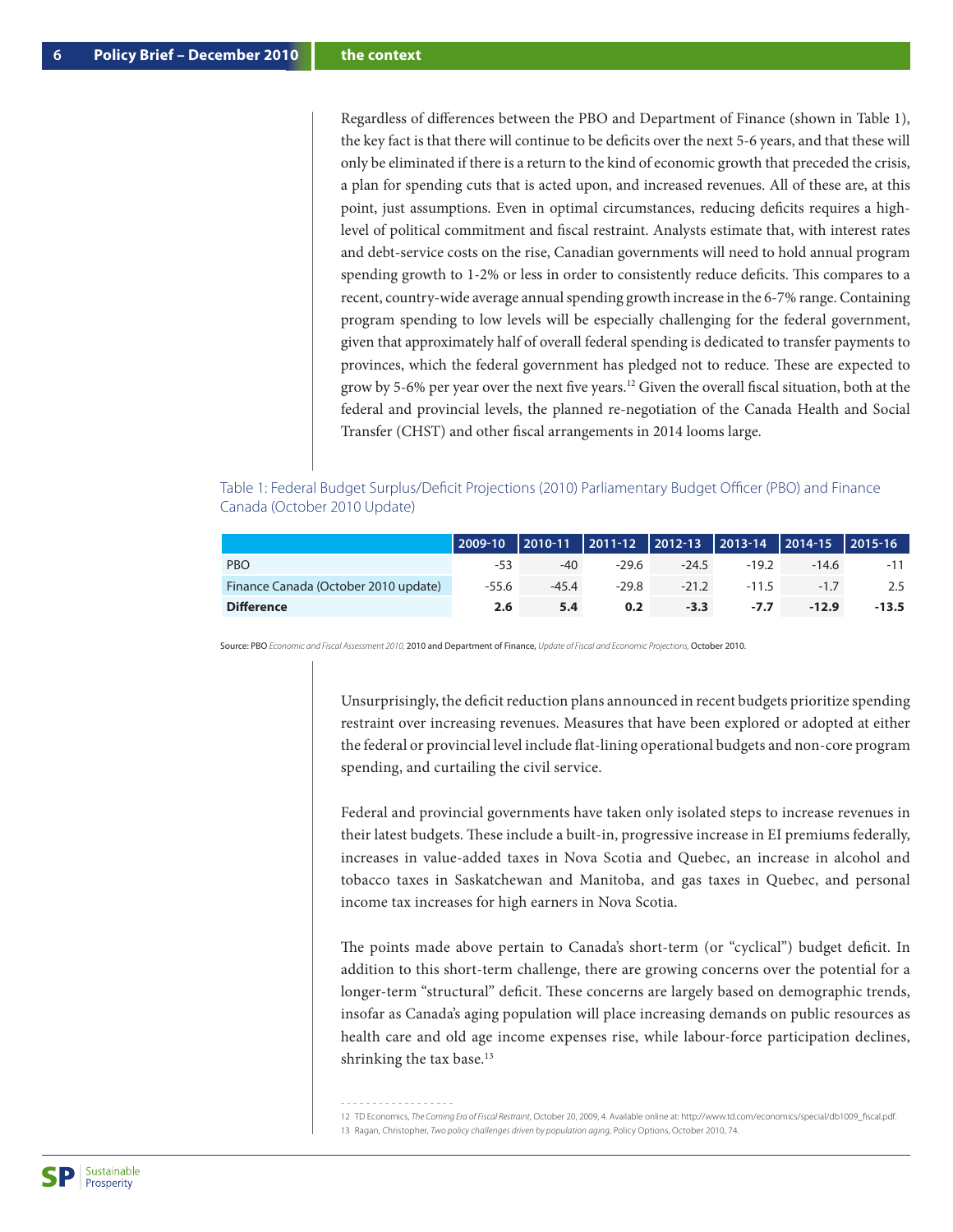So, whether in the short-term or long-term, Canadian governments are facing the threat of protracted deficits and rising debt. Eliminating these deficits and returning federal and provincial governments to fiscal sustainability will require significant action on the part of both federal and provincial decision-makers. While spending restraints can be expected to accomplish much in returning to balanced budgets, both the federal and provincial governments will need to actively consider innovative new ways of raising revenue in order to help alleviate fiscal pressures. New approaches, such as carbon pricing, can create muchneeded fiscal room through which governments can consider a number of policy options that promote long-term prosperity for Canada.

#### The Fiscal Impacts of Carbon Pricing Policies

The implementation of a carbon price corrects a market failure, by forcing firms to internalize costs (i.e. the societal costs of climate change) that are currently being borne by society. Economists now widely recognize that applying a tax or fee to correct a market failure can improve economic efficiency.<sup>14</sup>

At the same time, putting a price on carbon, whether through a carbon tax or a cap-and-trade system, can generate substantial funds for the government. A carbon tax would provide government with a relatively predictable revenue stream; whereas funds from a cap-and-trade system, from the sale (or "auction") of carbon allowances, are more variable. Revenues in a cap-andtrade system would likely rise in later years as the free allocation of allowances gives way to partial or full auctioning. Most cap-and-trade proposals include cost containment design features, such as allowing for the use of offsets and instituting a price ceiling (and/or floor), thus also placing a limit on potential government revenues.

In addition to the direct benefits of carbon pricing, both in relation to the creation of fiscal room and the incentive it creates to mitigate carbon emissions, are a host of indirect economic benefits. These include the promotion of innovation and efficiency, and of the positive relationship that can exist between innovation, efficiency and productivity.15 For Canada, where innovation and productivity are perennial concerns, these are important considerations.<sup>16</sup>

Carbon pricing will provide economic incentives for the development of clean technology companies in Canada, which will generate new economic activity. Carbon pricing also has indirect financial benefits that should be assessed when considering their overall fiscal impacts, including reducing or eliminating the need for government to subsidize GHG reductions, and the reduction of air pollutants and associated health care costs.<sup>17</sup>

14 G. E Metcalf, *Submission on the Use of Carbon Fees To Achieve Fiscal Sustainability in the Federal Budget,* Gilbert E. Metcalf, 2010, 86.

New approaches, such as carbon pricing, can create much-needed fiscal room through which governments can consider a number of policy options that promote long-term prosperity for Canada.

<sup>15</sup> Organization for Economic Cooperation and Development (OECD), *Taxation, Innovation, and the Environment,* October 13, 2010. Available online at: www.oecd.org/env/taxes/innovation.

<sup>16</sup> Martin, Roger and Kemper, Alison, *Carbon Pricing, Innovation, and Productivity,* Sustainable Prosperity, June 28, 2010. Available online at: http://sustainableprosperity.ca/article344.

<sup>17</sup> Adapted from G. E Metcalf, *Submission on the Use of Carbon Fees To Achieve Fiscal Sustainability in the Federal Budget,* Gilbert E. Metcalf, 2010.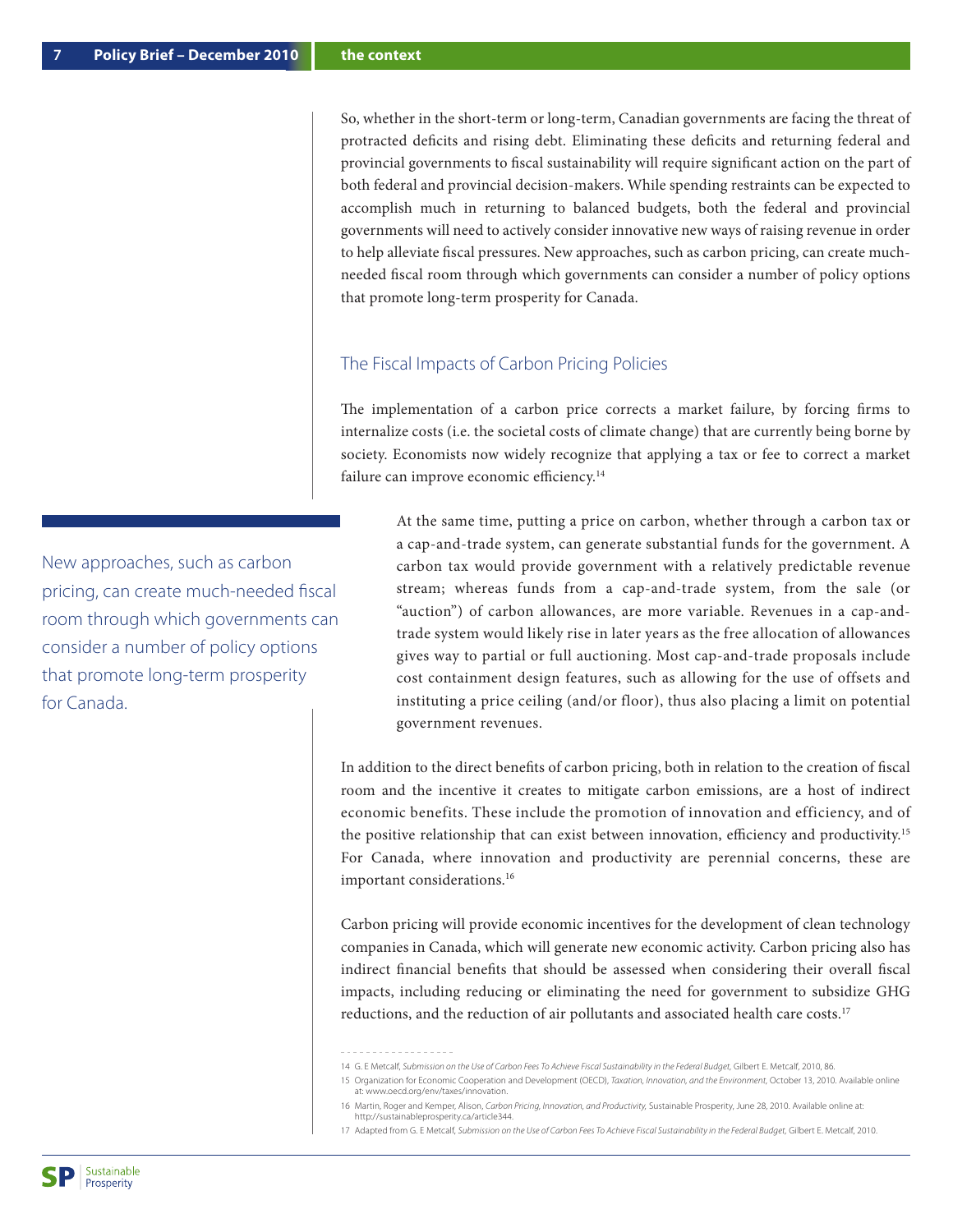In addition to the direct benefits of carbon pricing, both in relation to the creation of fiscal room and the incentive it creates to mitigate carbon emissions, are a host of indirect economic benefits.

The actual amount of revenue that can be expected from a carbon price is heavily dependent on its overall design, based on factors such as: price/tax level, rate of price increase, range of emissions sources to which the policy applies, and the manner in which the policy is administered.<sup>18</sup>

#### The Fiscal Impacts of Carbon Pricing Policies in Canada

Carbon pricing has already generated revenue for the governments of British Columbia (BC) and Quebec. The BC Government introduced a revenue-neutral carbon tax in 2008, which has generated over \$848 million in associated revenue to date. By FY 2010-13, revenues are projected to exceed one billion annually.19 These revenues have already been used to fund over a billion dollars in personal and business tax cuts in the province, including a low-income refundable tax

credit, a reduction in the first two personal income tax bracket rates of 5%, and reductions in both general corporate income tax rates and small business corporate income tax rates.<sup>20</sup> Quebec's carbon tax, though more modest than BC's, still accounts for \$200 million annually in public revenue.<sup>21</sup>

A carbon pricing policy enacted at the national level could have a similarly large impact on the fiscal outlook of the federal government. Estimates of the revenues that could potentially be created by a carbon pricing policy vary depending on the characteristic of the policy being modeled and the economic assumptions and forecasts employed. However, research indicates that a carbon pricing policy consistent with achieving the federal GHG reduction goal of a 17% reduction below 2006 levels by 2020 would likely result in additional revenue of up to \$50 billion annually by 2020. Table 2 shows the various estimates that have been made, which suggest that any carbon pricing policy aggressive enough to achieve Canada's GHG reduction targets would provide a significant new revenue stream for the federal government.

21 CBC News – Montreal, *Quebec to collect nation's 1st carbon tax,* June 7, 2007. Available online at: http://www.cbc.ca/canada/montreal/ story/2007/06/07/carbon-tax.html.

<sup>18</sup> Because of these counterbalancing impacts, a strictly 'revenue neutral' carbon price, where all revenues associated with the policy are directly recycled into the economy, results in a net reduction in government revenues from 'Business-as-Usual' projections. The extent of that reduction, however, can be offset by recycling revenues to reduce the overall economic costs of the policy.

<sup>19</sup> Government of British Columbia, *Tax Cuts Funded by the Carbon Tax,* n.d. Available online at: http://www.fin.gov.bc.ca/tbs/tp/climate/A2.htm. 20 Ibid.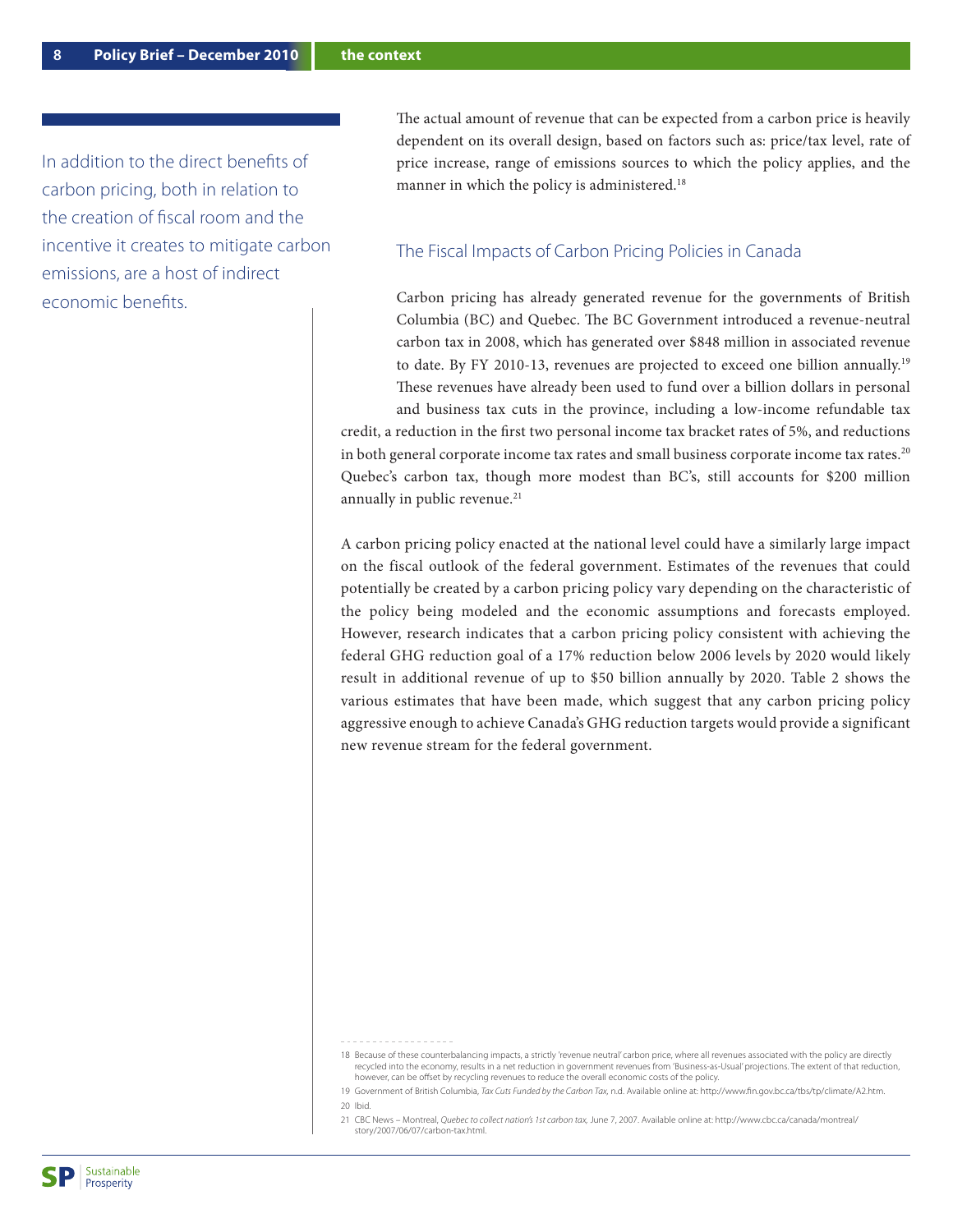#### Table 2: Estimates of carbon price revenue by 2020

| <b>ORGANIZATION</b>                                         | I ESTIMATED ANNUAL REVENUE BY 2020' |
|-------------------------------------------------------------|-------------------------------------|
| National Roundtable for the Environment and Economy (NRTEE) | $$18$ billion <sup>1,2</sup>        |
| David Suzuki Foundation and the Pembina Institute           | $$45.5$ billion <sup>3</sup>        |
| David Suzuki Foundation                                     | $$50$ billion <sup>4</sup>          |

1 NRTEE, *Achieving 2050: A Carbon Pricing Policy for Canada (Advisory Note),* 2009. Available online at: http://www.nrtee-trnee.com/eng/publications/carbon-pricing/carbon-pricingadvisory-note/carbon-pricing-advisory-note-eng.pdf.

2 The NRTEE published this estimate discounted to a present value at a rate of 8%. The undiscounted figure, to enable comparison with the other two numbers, would be \$53 Billion.

3 Pembina Institute and David Suzuki Foundation, *Climate Leadership, Economic Prosperity,* 2009. Available online at: http://pubs.pembina.org/reports/climate-leadership-report-en.pdf.

4 David Suzuki Foundation, *Pricing Carbon: Saving Green,* 2008. Available online at: http://www.davidsuzuki.org/publications/downloads/2008/Pricing\_Carbon\_saving\_green\_eng.pdf.

Source: Various; see footnotes

While the revenue a carbon price could raise is significant, there are several factors that influence the actual amount from year to year. A carbon price will have an impact on real GDP, which, if negative, would reduce carbon revenues. In addition, the overall impact on the economy of a carbon price is heavily dependent on how the revenue is used. Using the revenue at least partially to reduce deficits, as Britain has recently decided to do, would improve Canada's long-term economic outlook, with a probable minor impact on shortterm real GDP growth. An extensive European study on the economic and environmental impacts of carbon pricing found that, although there will be transition costs, overall impacts on economic activity would be positive.<sup>22</sup>

### Fiscal Policy Options

The substantial revenue potentially generated by a carbon pricing policy creates a number of policy options for governments to consider. The following uses of revenue have been proposed in various jurisdictions that are currently, or are considering, pricing carbon: 23

**Revenue recycling:** Governments have the option to use revenues generated by a carbon pricing policy to recycle the revenues through a number of measures. The one most preferred by economists, and which Sustainable Prosperity supports, is to use the revenues to offset reductions in other taxes. In the case of British Columbia, as described above, the carbon tax revenues are used to offset reductions in corporate and personal income taxes (CITs). This policy is widely understood to be the most economically effective one, in that it reduces taxes that are considered growth-retarding relative to a consumption-based tax or fee (which describes a carbon price). The ability to use carbon-based revenues to actually decrease taxes on corporate and personal income taxes also makes this policy option a particularly attractive one, from a political perspective. Moreover, as recent research has

The one most preferred by economists, and which Sustainable Prosperity supports, is to use the revenues to offset reductions in other taxes.

<sup>22</sup> NERI, University of Aarhus (Denmark), Cambridge Econometrics (UK), ESRI (Ireland), IEEP, Univ. of Economics (Czech Republic), PSI (UK) and WIIW (Austria), *Competitiveness Effects of Environmental Tax Reforms,* 2007. Available online at: http://www2.dmu.dk/cometr/COMETR\_Summary\_Report.pdf. 23 Ellerman, Denny, *Allocation in Air Emissions Markets,* Center for Energy and Environmental Policy Research, November 2009.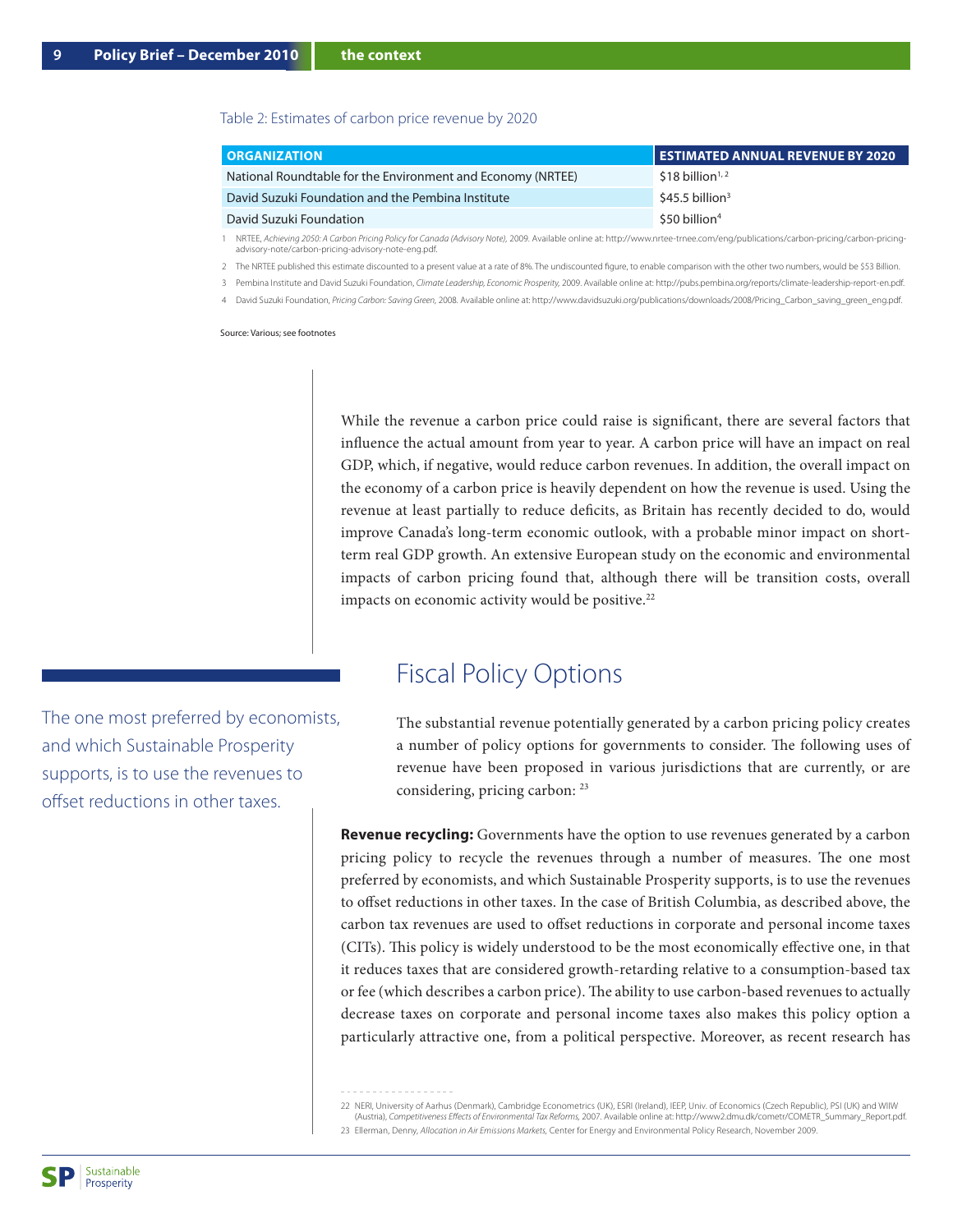shown, this use also allows for design options that would address regional concerns over distributional impacts of a carbon pricing policy.<sup>24</sup>

**Deficit reduction:** New revenues can be used to reduce the deficit and borrowing needs, thereby reducing the tax burden on future generations. A number of U.S. states participating in the Regional Greenhouse Gas Initiative (RGGI) have already taken proceeds from the auctioning of emission allowances for use in general government revenues; and, as mentioned earlier, the U.K. government recently announced as part of its austerity measures that it would be "clawing back" the levy that corporations have been paying as part of their Carbon Reduction Commitments (the expected proceeds for government will be GBP 1 Billion annually).

**Public investment:** Increased fiscal space provided by a carbon pricing policy would allow governments to increase their investments in public goods relating to mitigation of climate change (e.g. providing R&D incentives or investing in a "smart grid" or public transit) and adaptation. These kinds of investments, of course, would need to be weighed against the investment incentive provided by a carbon price itself. But the two factors arguing in favour of such investment would be: (1) the very nature of public good-type investments, where private investment will not happen, or not happen in the absence of some degree of public investment; or (2) the small incentive created by the low carbon price that would likely characterize any carbon pricing policy in its early stages.

**Addressing distributional issues:** Because carbon pricing, and its impact on energy prices, is likely to be regressive for those with lower incomes, governments could choose to allocate some of the carbon policy revenues to help offset those impacts.25

In considering these options, governments should consider a number of criteria, including environmental effectiveness, economic efficiency, distributional impacts (equity), and administrative and political feasibility.26

25 For a thorough discussion of these criteria, see NRTEE, *Achieving 2050: A Carbon Pricing Policy for Canada (Technical Report),* 2009. Available online at: http://www.nrtee-trnee.com/eng/publications/carbon-pricing/carbon-pricing-tech/carbon-pricing-tech-backgrounder-eng.pdf.

26 Rivers, Nic, Distributional Incidence of Climate Change Policy in Canada, Sustainable Prosperity State of Knowledge Report (forthcoming).

<sup>24</sup> Peters, Jotham, Bataille, Chris, Rivers, Nic and Jaccard, Mark, *Taxing Emissions, Not Income: How to Moderate the Regional Impact of Federal Environment Policy,* C.D. Howe Institute, November 2010. Available online at: http://www.cdhowe.org/pdf/Commentary\_314.pdf.